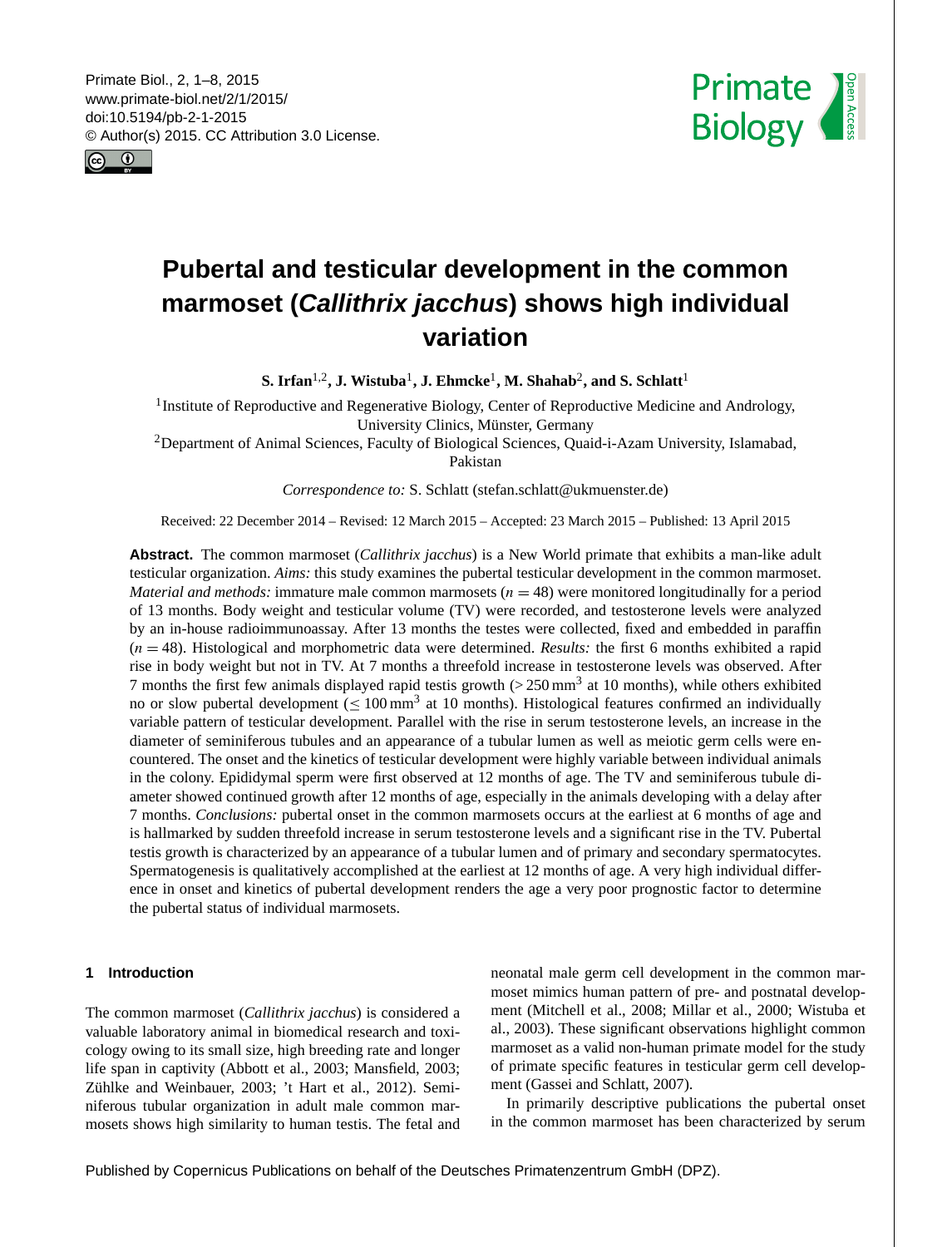testosterone levels and a rise in testis volume (TV) during postnatal development (Abbot and Hearn, 1978; Jackson and Edmonds, 1984). Experimental manipulations were adopted to unravel the postnatal aspect of testicular development in immature common marmosets (Lunn et al., 1994, 1997; Sharpe et al., 2000, 2003a, b). Some features in marmosets are specific for New World monkeys. For example the pituitary gland in the common marmoset releases a chorionic gonadotropin (CG)-like molecule, having a much shorter serum half-life as compared with Luteinizing Hormone (LH; Muller et al., 2004). In the common marmoset the pubertal reactivation of hypothalamic pituitary gonadal axis, characterized by elevated levels of testosterone, is currently considered to occur between 6 and 12 months of age (Li et al., 2005). Keeping in mind aspects of the unique reproductive endocrinology of common marmoset, we have previously documented the pubertal development in the common marmoset employing a cross-sectional approach (Chandolia et al., 2006).

Here we aimed to investigate the pubertal growth in the common marmoset by observing immature common marmosets longitudinally for a period of 13 months. Our primary aims included (1) exploring the precise timing of pubertal onset in terms of hypothalamic pituitary gonadal axis activation and (2) characterizing the morphological features in the testis before, during and after pubertal onset. Our secondary aims were to correlate the somatic and reproductive growth pattern and to measure the time required by the immature testis to fully establish spermatogenesis qualitatively.

# **2 Materials and methods**

# 2.1 Animals and study design

Immature common marmosets were observed for 13 months starting either from birth or at an age of less than 12 months. Animals were housed in the animal facility of the University Hospital Münster (UKM). Animals were either housed with their families or were separated into groups of the same sex and age  $(\pm 1$  month). Animals were fed a complex diet consisting of commercially available powdered baby and canned cat food, fresh fruits, vegetables, mealworms, marmoset pellets and vitamin supplements. Water was available from bottles *ad libitum*.

The study was designed to longitudinally monitor animals for body weight, testicular volume and serum testosterone during the postnatal development. In order to document the testicular histomorphometric changes from neonatal phase to post-pubertal phase, groups of monkeys were sacrificed from birth to 12 months of age and during adulthood. Table 1 demonstrates the different age groups and the number of animals present in each age group.

#### 2.2 Sampling

Monthly body weight (balance) and testicular volume (caliper) were recorded under manual restraint. At the same time blood samples were collected from the femoral vein of the animals. The samples were collected between 08.00 and 10.30 a.m. The serum was separated from the blood samples and stored at −20 ◦C till assayed. Testis length and width were measured using vernier caliper, and the testicular volume was calculated using an established ellipsoid formula  $(TV = (W^2 \cdot L) \cdot 3.141592654/6).$ 

# 2.3 Hormone assay

Testosterone (T) was assayed in serum samples using an in-house radioimmunoassay (RIA) method. Serum testosterone was measured by a solid-phase, double-antibody RIA technique, using a commercially available iodinated tracer (testosterone-3-(0-carboxymethyl) oximino-2-[12T] iodohistamine; Amersham International, Braunschweig, Germany) and an antiserum raised in rabbits against testosterone-3(carboxymethyloxime)-BSA. The bound/free separation was performed by addition of a solution of solidphase antirabbit immunoglobulins (Immunobead Second Antibody, Biorad, Munich, Germany). The recovery after ether extraction was monitored by addition of trace amounts of  $[1\beta, 2\beta - 3H]$  testosterone (NET-187, NEN, Boston, MA), and the final results were corrected accordingly. The sensitivity was 2 pg tube−<sup>1</sup> (0.07 nmol/1). In 10 consecutive assays the intra-assay coefficients of variation (mean  $\pm$  SEM) were  $8.43 + 1.42$ ,  $4.2 + 0.59$  and  $4.37 + 0.63$  % for control sera with low, middle and high testosterone concentrations, respectively. The corresponding inter-assay coefficients of variations were 16.62, 6.26 and 3.85 %, respectively.

#### 2.4 Tissue collection and processing

At the end of the study each animal was deeply anesthetized with ketamine, and body weight and testicular volume were recorded. Subsequently the animals were sacrificed by exsanguination. The weight of testis tissues were recorded immediately after removal. Testis tissue was fixed in Bouin's solution overnight and later routinely embedded in paraffin. Sections of 3 µm thickness were cut. A total of six sections from six separate regions of the tissue were taken from the testis of the each animal. Periodic acid–Schiff staining was performed on these sections.

# 2.5 Histological recordings

Slides were analyzed using an Olympus BX61 microscope (Melville, NY, USA) with an attached Retiga 4000R camera (QImaging, Surrey, BC, Canada). All images were acquired digitally using QCapture imaging software (QImaging, Surrey, BC, Canada). Pictures were taken from five independent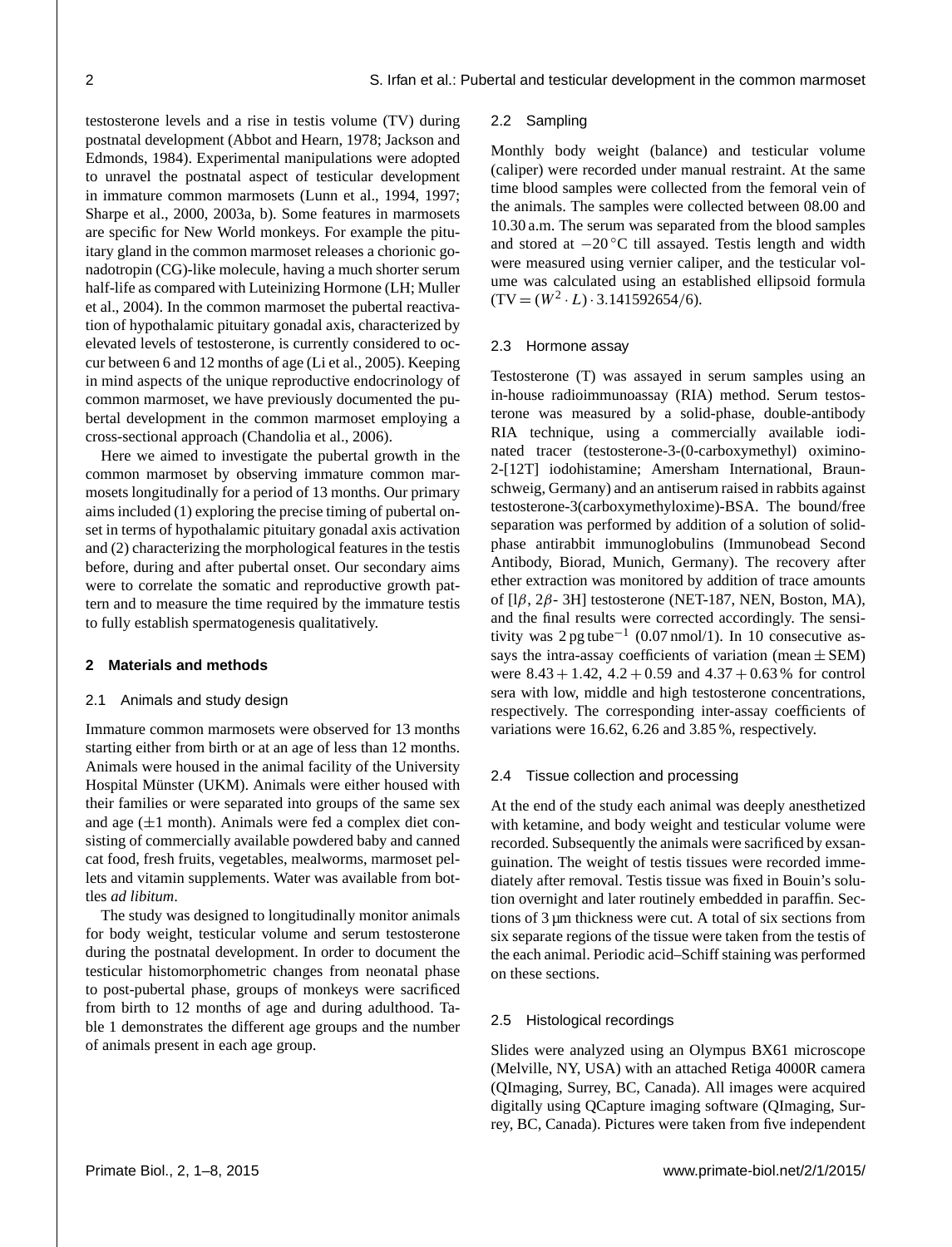

**Figure 1.** Mean body weight in the common marmoset from birth until 100 weeks of age  $(n = 48)$ . In the first 28 weeks a significant  $(P < 0.05)$  (arrow) increase in the body weight was observed as compared with mean values at 24, 20 and 16 weeks of age.



**Figure 2.** Mean bi-testis volume in the common marmoset from birth until 100 weeks of age  $(n = 48)$ . A rapid and statistically significant  $(P < 0.05)$  increase in the testis volume was observed from the 24th week onwards until the 68th week of age (arrow). This rapid increase in the testis volume was absent from the 68th week onwards.

positions from each section at  $20 \times$  (five pictures per section) using the camera fitted on the microscope. A total of 30 pictures from each testis were used for point counting and morphometric measurements.

#### 2.6 Histomorphometric procedures

Details of the morphometry have been described previously (Schlatt et al., 1999). Volume density expressed as the relative proportion of testicular tissue was determined by point counting using a random systemic and blinded approach on six sections from each testis. A total of 120 points were scored for each testis. An ocular grid showing a square was used, and the four corners of the grid were analyzed to be located on interstitium, tubule epithelium or tubule lumen. Volume density of various components multiplied by testis weight (assuming a specific weight of testis tissue of 1) yielded the total weight of that component per testis. Sixty measurements were taken from each testis (10 measurements from each section). Round tubules were selected for absolute measurement of the tubule diameter.

# 2.7 Statistics

All data were expressed as mean  $\pm$  SEM unless stated otherwise. Student's  $t$  test was employed to analyze the statistical significance. P value was set at 0.05 for the results to be considered as significant.

# **3 Results**

# 3.1 Mean body weight, mean bi-testis volume and mean plasma testosterone

The mean body weight in immature common marmosets showed robust growth during the first 28 weeks (7 months) of age. The mean body weight at 7 months was significantly  $(P < 0.05)$  higher as compared to the mean body weight at 4, 5 and 6 months of age. From then onwards no statistically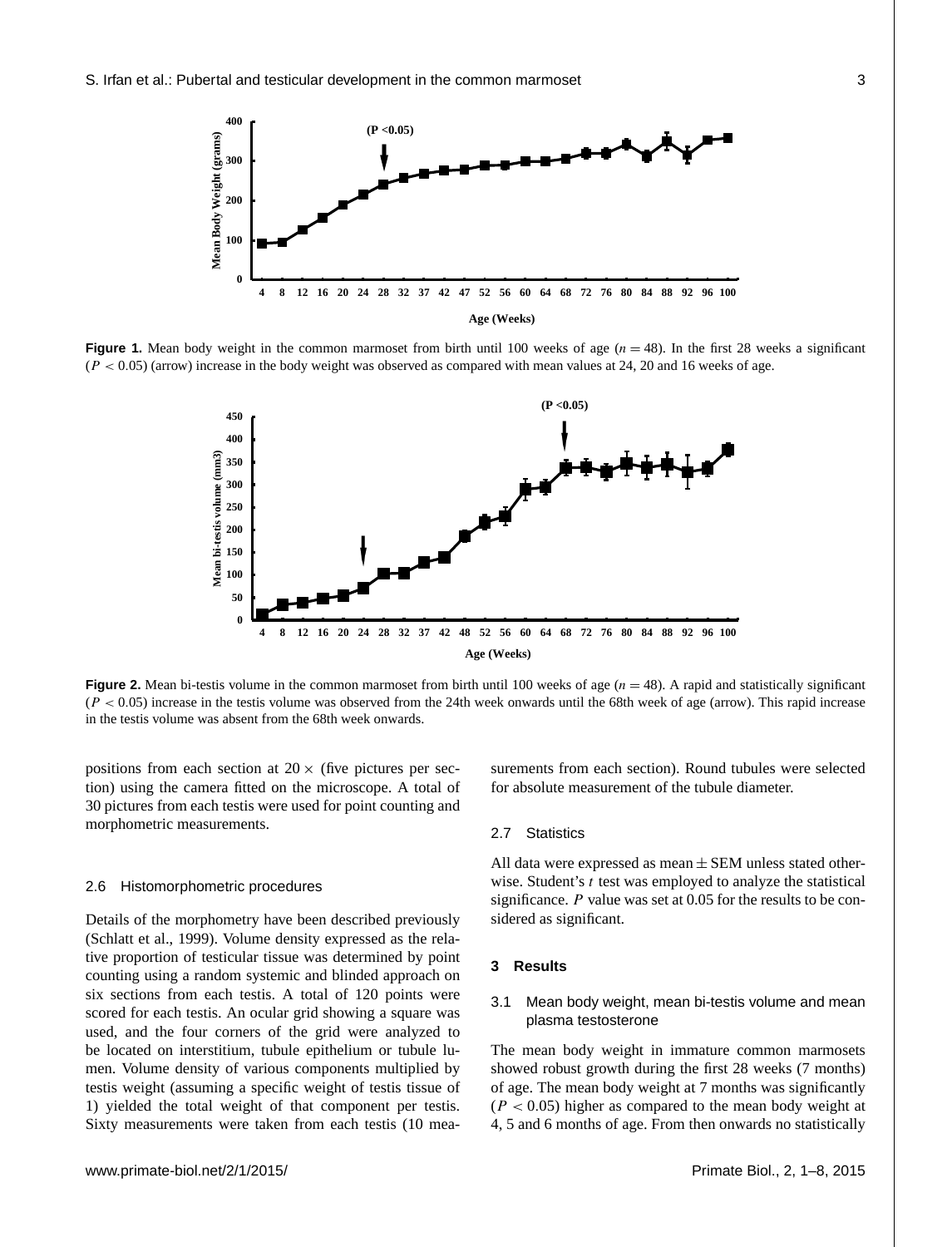

**Figure 3.** Bi-testis volume of the individual common marmosets  $(n = 48)$ . Note the homogenous testis volume until the 20th week (5 months) of age (arrow), while highly variable individual testicular volume was observed after the 24th week (6 months) of age.



**Figure 4.** Mean serum testosterone levels from birth until the 100th week of age in the common marmoset  $(n = 48)$ . Note the first significant  $(P < 0.05)$  (arrow) rise in the mean serum testosterone at the 28th week of age as compared to 24, 20 and 16 weeks of age, followed by continuously high serum testosterone levels observed afterwards.

significant increase in body weight was observed (Fig. 1). The mean bi-testis volume shows no statistically significant increase until the 24th week (6 months) of age, followed by a statistically significant ( $P < 0.05$ ) increase until 68 weeks (16 months) of age in comparison with the mean bi-testis volume at 24 weeks of age (Fig. 2). While the testis volumes of the individual animals were homologically low until 20 weeks (Fig. 3), a high individual variability in testis volume was observed thereafter. An individually diverse pattern was recorded, with some animals reaching adult testis size  $(> 250 \text{ mm}^3)$  at 44 weeks (9–10 months) while other show slow or no increase in the testis volume  $(\leq 100 \text{ mm}^3)$  until 10 months of age. Interestingly animals showing an early or late onset of pubertal development show comparable body weights and testicular histological features (Fig. 1, Table 1).

Mean serum testosterone levels depicted a sudden and significant ( $P < 0.05$ ) rise in serum testosterone levels at the 28th week (7 months) of age (Fig. 4). The threefold rise in serum testosterone at this time point was the first endocrine sign of pubertal activation of the hypothalamic pituitary gonadal axis and correlated with the first increase of testicular volume. No prepubertal significant rise in testosterone levels were observed earlier than 7 months of age. However the mean serum testosterone levels were slightly higher  $(8.5 \text{ nmol L}^{-1})$  in the first month of the study period compared to the following months.

Testis weights were determined in all 48 monkeys at the time of sacrifice. These values are relevant for comparison with the histological analysis. The absolute testis weights and volumes as well as relative testis weights in relation to body weight are shown in Figs. 8 and 9.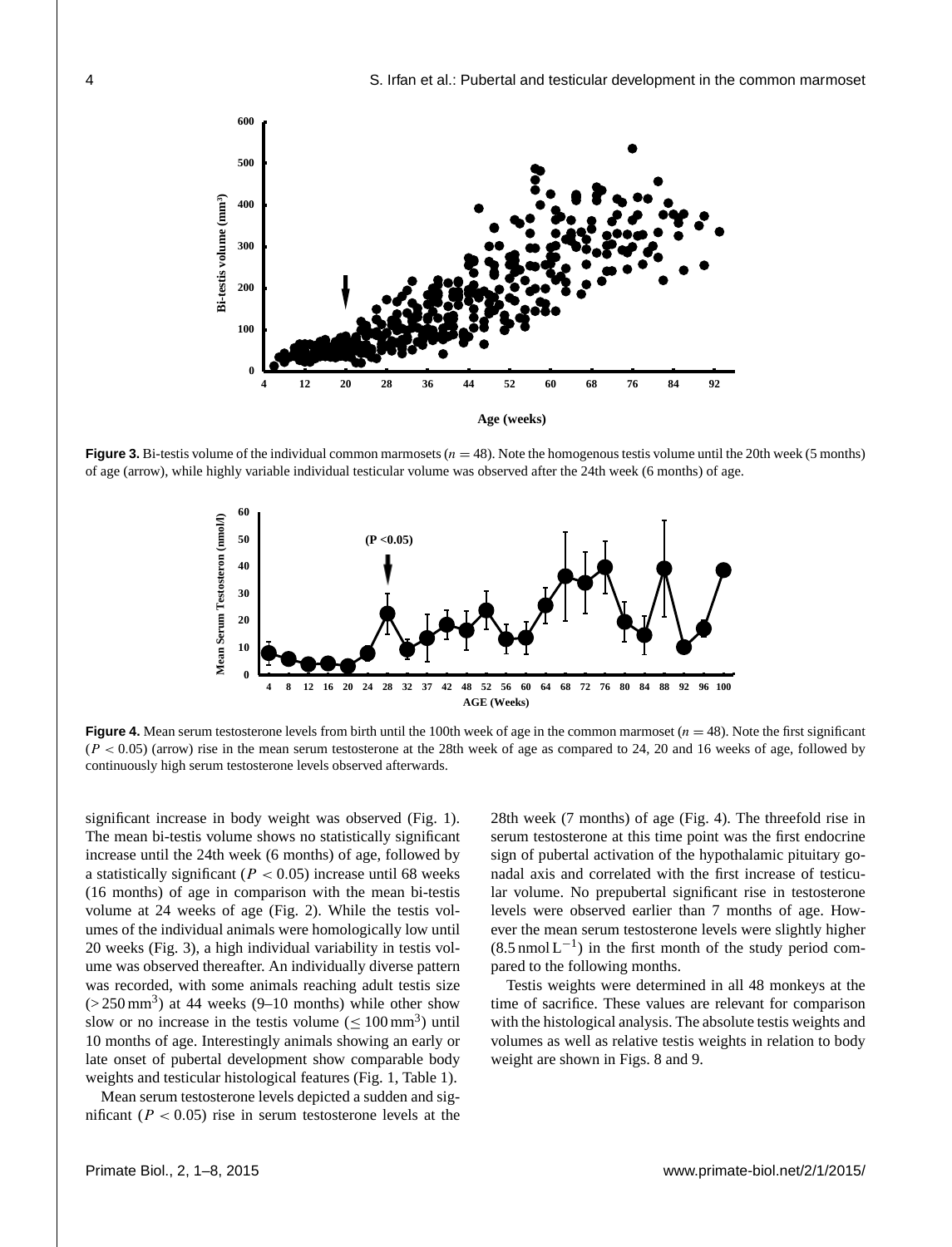**Table 1.** Description of advanced germ cell type, Sertoli cell arrangement and the presence or absence of sperm in the epididymis of common marmosets over the course of development ( $n = 48$ ).

| Age                                                                  | Most advanced germ cell type                   | Sertoli cell nuclei arrangement | Epididymal sperm |
|----------------------------------------------------------------------|------------------------------------------------|---------------------------------|------------------|
| 4 months, $n = 6$                                                    | Gonocytes                                      | Random arrangement              | N <sub>0</sub>   |
| 5 months, $n = 3$                                                    | A spermatogonia                                | Random arrangement              | N <sub>0</sub>   |
| 6 months, $n = 6$                                                    | A spermatogonia                                | Epithelial arrangement          | N <sub>0</sub>   |
| 7 months, $n = 3$                                                    | B spermatogonia,<br>few primary spermatocytes  | Epithelial arrangement          | No               |
| 8 months, $n = 5$                                                    | Round spermatids                               | Epithelial arrangement          | N <sub>0</sub>   |
| 10 months, $n = 3$                                                   | Round spermatids,<br>few elongating spermatids | Epithelial arrangement          | No               |
| 12–20 months $n = 22$                                                | Elongating spermatids                          | Epithelial arrangement          | Yes              |
| 300<br>Seminiferous Tubule Diameter<br>250<br>200<br>Ĵ<br>150<br>100 | $\ddot{x}$                                     |                                 |                  |



**8 20 32 44 56 68 80 92 104**

**Age (Weeks)**

# 3.2 Testicular histomorphometric analysis

The seminiferous tubule diameter increased initially at 24 weeks and continued to rise until 68 weeks of age (Fig. 5). The presence of a lumen was first observed at 24 weeks (Figs. 6 and 7). With advancing age the relative proportions of the volume densities of the various compartments remain relatively constant; however, when expressed as absolute weights of each compartment the significant growth of the tubular compartment during population with differentiating germ cells is obvious (Fig. 7). Until 20 weeks Sertoli cell nuclei were randomly distributed in the cords. At 6 months of age the Sertoli cells are arranged towards the periphery of the seminiferous tubules in an epithelial-like fashion (Table 1). Gonocytes were no longer observed after 5 months of age, and A spermatogonia were present from around 6 months of age. B spermatogonia and few primary spermatocytes were first observed around 7 months of age, and round spermatids were first observed at 8 months of age, whereas sperm were first detected in the epididymis at 12 months of age (Table 1).

#### **4 Discussion**

Testicular pubertal development in the common marmoset was examined in the present study. No experimental manipulation was performed in this study, and all data were obtained by recordings of animals in family breeding or samesex group holding conditions. We assume that these conditions provide the environmental conditions for normal postnatal growth patterns in laboratory colonies. The primary aim of the present study was the identification of the initial age of pubertal onset, which was monitored by testis volume and serum testosterone levels. We observed that the initial pubertal activation of the hypothalamic pituitary gonadal axis in terms of high serum levels of testosterone in the common marmoset occurs after 6 months (24 weeks). This finding is in agreement with the observation by Abbot and Hearn (1978). We therefore see a slightly earlier initiation of puberty than reported by Lunn et al. (1994) and Kelnar et al. (2002).

First seminiferous lumen formation was observed after 6 months at a time when high serum testosterone was first encountered. It can be speculated that an expression of androgen receptors by Sertoli cells during this developmental period window is causing the onset of Sertoli cell *secretory*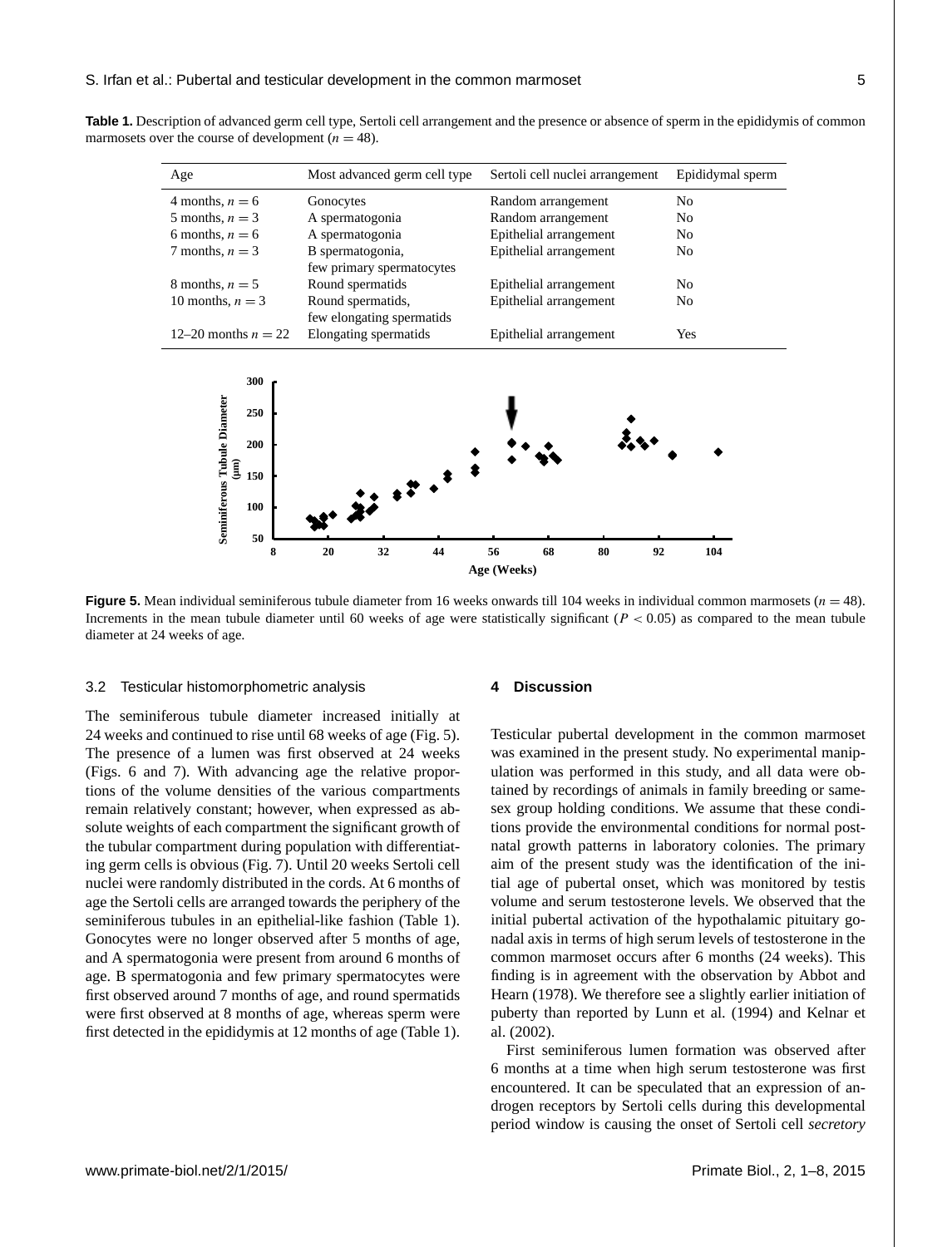

Figure 6. Percentage of seminiferous tubules, interstitial area and tubule lumen during development in individual common marmosets  $(n = 48)$ . The high percentage of the interstitial compartment until 20 weeks (5 months) of age is followed by the presence of lumen after 24 weeks (6 months) of age (arrow).



**Figure 7.** Calculated weight of seminiferous epithelium, interstitial area and the tubule lumen during development in the individual common marmosets  $(n = 48)$ . The rapid increase in the tubular weight was observed after 30 weeks of age (arrow).

activity and establishment of the blood testis barrier by Sertoli cell tight and gap junctions, which will be recognized through the formation of seminiferous lumen and diametrical tubule growth (Majumdar et al., 2012). The presence of postmeiotic germ cells around 10 months of age indicated that at this time the blood testis barrier has been established by adjacent Sertoli cells (Dym, 1972). We observed a significant, individually highly variable increase in the testicular volume between 6 and 16 months of age. The histological analysis of the testis tissue revealed that the qualitative completion of spermatogenesis was not achieved prior to 12 months. The increase in the testis volume which was observed after 12 months of age seems to be attributed only to expansion of the differentiating germ cell population. Jackson and Edmonds (1984) pointed out that the 60th week (14 months) of age can be considered as the age when testicular maturity in terms of full establishment of spermatogenesis occurs. In our study a surprisingly variable development was observed. In terms of kinetics the most rapid development required to establish qualitatively full spermatogenesis from the first sign of puberty until maximal growth of the testis was 5 months. However many monkeys did show a very significant delay in the onset of puberty or a much longer period to go through the pubertal process, revealing an individually highly diverse picture of pubertal animals in the colony for which age is a poor predictor. Between 40 and 60 weeks an individual monkey could also be at a very early stage of pubertal development or already showing full testis size with qualitatively normal spermatogenesis. Chandolia et al. (2006) have previously documented the pubertal development in the common marmoset using a cross-sectional study design. As onset and kinetics of primate puberty seem to be variable, the cross-sectional study design has its limitations in observing all details of the pubertal process. The exact timing of the pubertal onset in terms of serum testosterone and testis growth can best be observed by a longitudinal study design. In addition individual variations between animals cannot be characterized in cross-sectional study design. In the present study we documented not only the timing of the pubertal onset but also the time period required to accomplish pubertal maturation until completion of spermatogenesis after initiation of puberty.

Our data concerning the body weight gain depicted an important aspect of postnatal development in the common mar-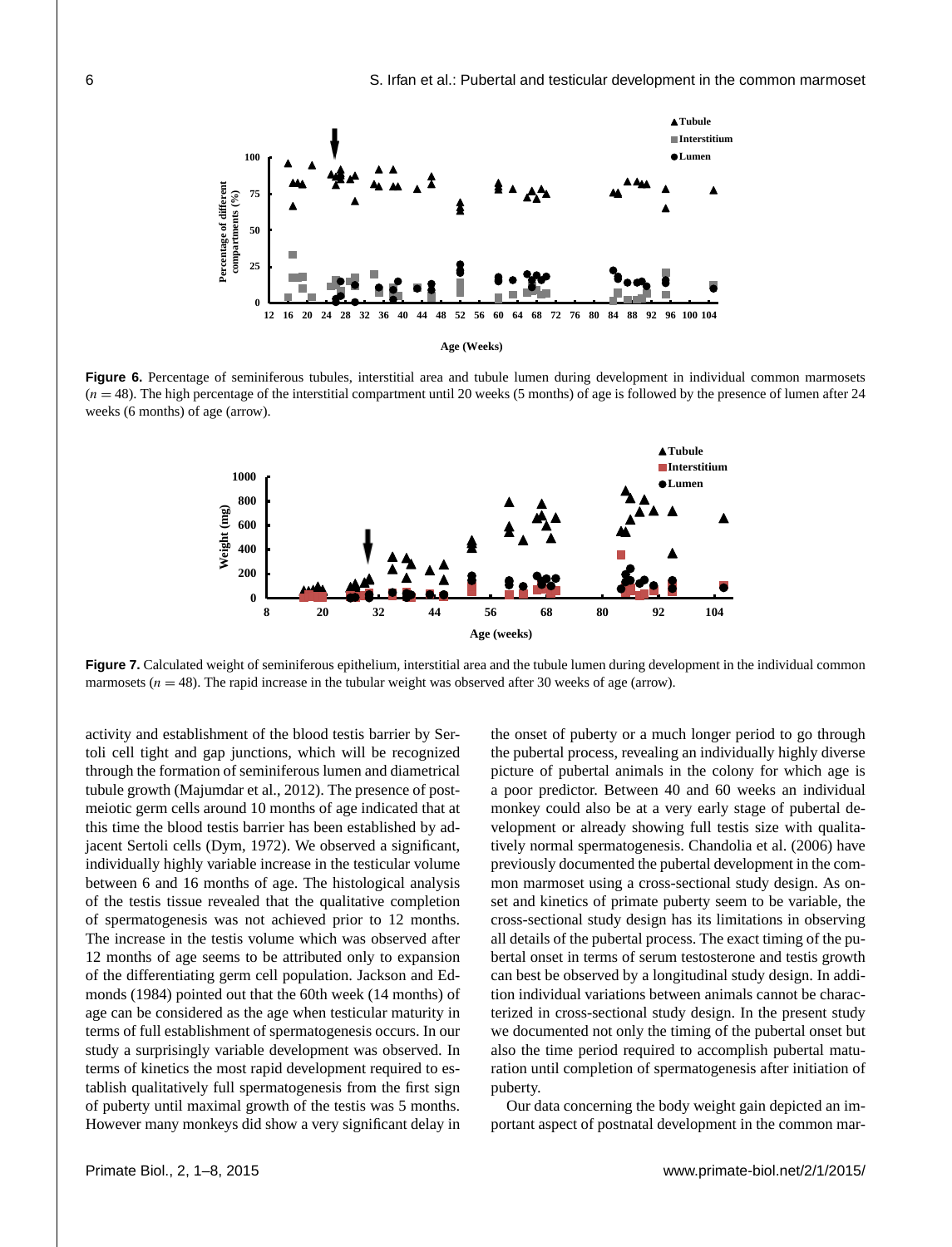

**Figure 8.** Bi-testis weight and bi-testis volume of the sacrificed individual common marmosets  $(n = 48)$ .



**Figure 9.** Relative percentage of the bi-testis weight to the body weight in the sacrificed animals  $(n = 48)$ .

moset. The maximum body weight gain had been observed well within the first 6 months of age before the pubertal activation. After 6 months the animals showed a slower rise in the body weight. Whether the initial weight gain is a prerequisite for the pubertal activation remains to be explored. It seems that growth and sexual development are controlled independently in the common marmoset.

# **5 Conclusions**

In conclusion pubertal testicular development in the common marmoset initiates at 6 months of age at the earliest and is visible by a parallel rise in testosterone and testicular growth. The pubertal onset in the common marmoset is preceded by a period of accelerated somatic growth. Qualitative completion of spermatogenesis occurs at 12 months of age at the earliest. The actual start and the kinetics of puberty changes are individually highly variable.